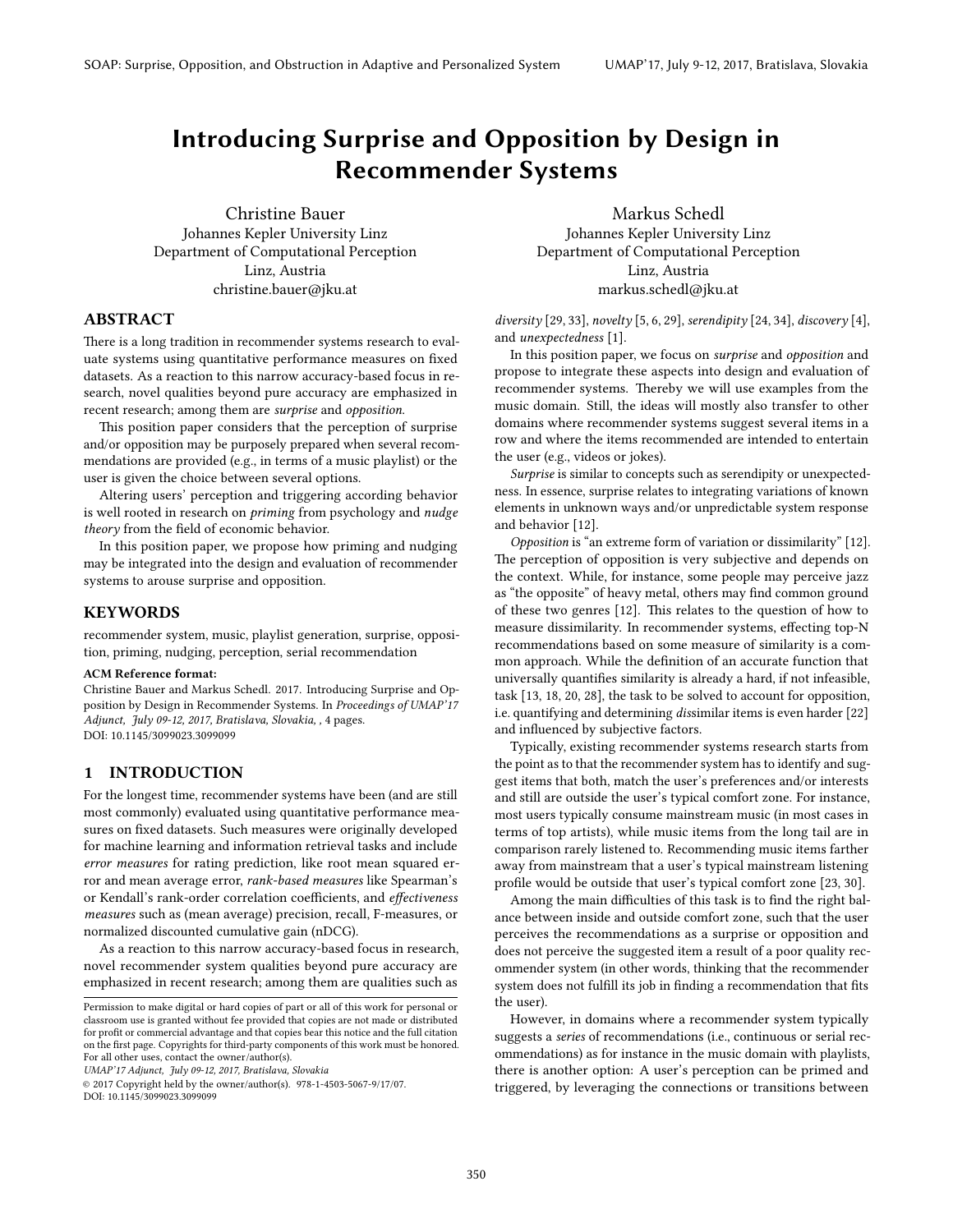consecutively recommended tracks. Consequently, a recommender system can be designed in a way to purposely create qualities such as surprise or opposition. We could call it "Surprise by Design" or respectively "Opposition by Design".

How could this work? For instance in a playlist, after four smooth jazz ballads an up-tempo Bebop song may perceived surprising in a stronger way than after four songs with each increasingly higher tempo. Likewise, when a set of movies starring actor Arnold Schwarzenegger is suggested, among action movies such as the "The Terminator" series, "The Predator", or "Collateral Damage", the tongue-in-cheek comedy "Twins" may be perceived as surprise, compared to suggesting the latter among other satiric or comedy movies such as "Kindergarten Cop" and "Last Action Hero". Similarly, after some satiric poems, a poem on sad love may be perceived emotionally more evoking compared to being presented among other sad poems, since the theme change comes as a surprise. In other words, the perception of surprise may be triggered if it is well prepared.

Varying perception and according purposeful design of systems is well rooted in research on priming from psychology and nudging from the field of economic behavior.

In the next section, we outline the conceptual foundation of our work of priming and nudging. In Section [3,](#page-1-0) we describe our proposal, before we finally conclude our paper with an outlook to interesting research in the field.

# 2 CONCEPTUAL FOUNDATIONS

## 2.1 Priming

Priming (e.g., [\[2,](#page-2-2) [10,](#page-3-15) [15,](#page-3-16) [25,](#page-3-17) [31\]](#page-3-18)) is a concept from psychology. It refers to an implicit, non-conscious memory effect in which the exposure to a stimulus influences the response to another stimulus. In other words, the processing of a target stimulus is purposely altered by presenting another specific stimulus beforehand.

A major part of research on priming is based on textual tasks. A typical example is the word-stem completion task (e.g., [\[19\]](#page-3-19)). Here, participants are given a list of words to study (the stimulus). Then, they are asked to complete word stems (e.g., the first three letters of a word) with the first word that comes to their mind. A priming effect is observed when participants complete stems with words from the list they had to study beforehand than novel words not in the study list.

## 2.2 Nudging

A similar concept to priming is nudge theory from behavioral economics  $[8, 27, 32]$  $[8, 27, 32]$  $[8, 27, 32]$  $[8, 27, 32]$  $[8, 27, 32]$ . This theory proposes positive reinforcement and indirect suggestions to try to achieve non-forced compliance to influence among others the decision making of individuals or groups.

A nudge is thereby any aspect that alters people's behavior in a predictable way without forbidding any options or signicantly changing their economic incentives [\[8\]](#page-3-20). For instance, for promoting healthy diet, putting fruits at eye level counts as nudge, while banning junk food does not. Similarly, informing clients that a doctor's appointment is scheduled for the next day is nudge. So are the default settings on computers or smartphones [\[26\]](#page-3-23). For an overview of literature on nudging in digital environments, see [\[17\]](#page-3-24).

# <span id="page-1-0"></span>3 PROPOSAL FOR SURPRISE AND OPPOSITION BY DESIGN

The basic idea we propose here is to use priming and nudging to alter users' perception of the music they are recommended and/or change users' music consumption behavior. While the first is based on priming, the second deploys nudge theory.

## 3.1 Priming for Surprise and Opposition

When creating a music playlist, priming may be deployed to arouse surprise and/or opposition. Depending on what has been played first, an upcoming song may be perceived surprising because it was not expected to be the next song (or be in the playlist at all) or the song is quite the opposite from what was expected, so arousing opposition. Very trivial examples are: an up-tempo song following a sequence of slow songs; a sequence of songs from one genre and, suddenly, some different genre; a sequence of songs of the same artist, then another artist; etc.

However, creating "good" surprise or opposition is not as trivial as those examples may indicate. For instance, surprise is not always a positively connoted surprise. If you expect another smooth jazz song, a death metal song may come as a surprise, but it may not satisfy the interest of the user. However, some users may enjoy this sequence combination, while others may not enjoy it. While some will perceive it surprising, others will not, for instance, if the stimulus was not sufficiently strong for the respective user. Some users may learn quickly that after, for instance, some slow songs, there will be an up-tempo song surprise, and after a while they may not perceive this sequence surprising anymore, because they even expect it (and would be even surprised if this learned system behavior would not happen once again). For instance, while listening to music while engaged in office work, surprises may not be perceived as strong as compared to when listening to music attentively as the primary task. Furthermore, a music surprise while engaged in work may be perceived as positive surprise, while the same song sequence (including surprise) could be perceived disturbing while jogging (for instance, from empowering songs switching to spherical music). Similarly, in a playlist labeled as "reggae playlist", a song by Frank Sinatra would be surprising but could be annoying to the user as the surprise does not fit the playlist label (so in this case only reggae songs would be expected, and probably also accepted). Also a Christmas song in July would be surprising, but not in a positive way.<sup>[1](#page-1-1)</sup>

Overall, we may summarize that priming for surprise has to account for individual, situational, temporal, cultural, and, in general, contextual differences.

# 3.2 Nudging for Surprise and Opposition

While priming targets users' perception of music items in a given playlist, nudging aims at altering a user's music consumption behavior for provided suggestions. Thereby, we consider recommending a list of music items from which the user may choose to be the unit to study; similarly, we also consider a pre-assembled sequence of songs (playlist) a unit. Basically, the sequence is treated as a choice

<span id="page-1-1"></span> $1$ This is only true for users from cultures where Christmas songs are associated with a certain time period in the year.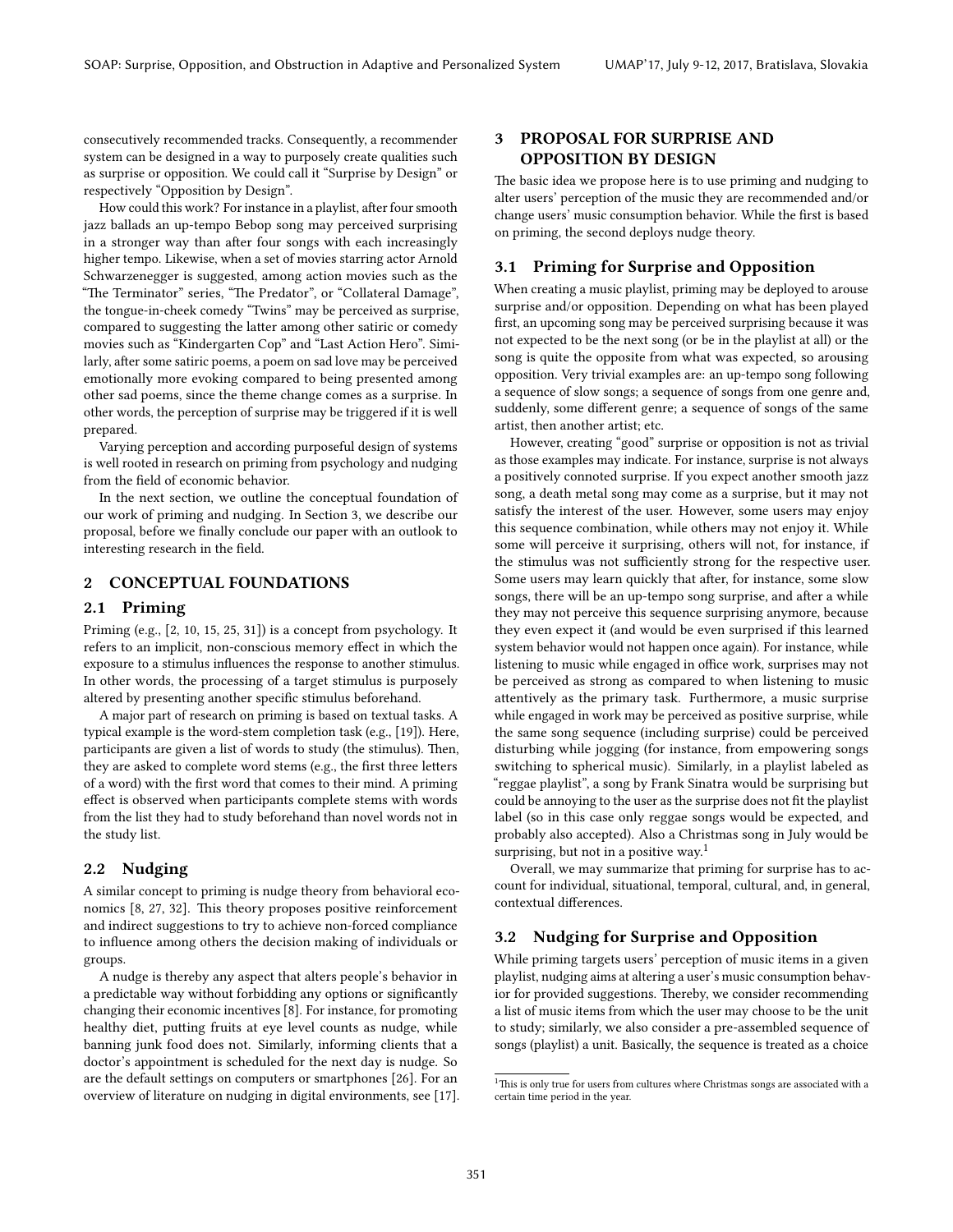of songs with the first song in the playlist as the "default' option, which will happen (be played) if the user does nothing.

For instance, experiments and observational studies have shown that making an option a default increases the probability that it is chosen. This is referred to as the default effect  $[7, 11]$  $[7, 11]$ .

Similarly to priming, we also have to consider differences between individuals, cultures, etc. in nudging. For instance, the default option may be perceived as the "mainstream" option. There will be differences to be considered in personalized music recommendation, if the user wants to happily follow the mainstream or wants to avoid it (in some subcultures, following the mainstream may be perceived "uncool"). In analogy, individuals may tend to follow the crowd (the default option) or not as primary influencing factor, and only in second place may consider the actual content of the option.

Furthermore, frequently the importance of fostering cultural diversity is voiced. A nudge may be used to promote diversity in music consumption based on what is offered as the default option in a list of recommendations or a playlist. Whether a user "tries out" previously unknown music items or ignores them depends largely on the way the items are presented; for instance, whether a previously unknown item is provided as default or somewhere in the last (almost hidden) options. Thereby, the new item may be considered the "opposite" in terms of being new compared to other items. A previously unknown item may also come as a surprise for a user among, for instance, well-known "epic rock anthems" (e.g., "We will rock you" by Queen or "Smoke on the water" by AC/DC). Again we see the importance of the context: For instance, if the user has never heard the rock anthem before (despite the fact that the anthem is generally popular), then the contrast between popular song and new song (i.e., the opposition) may not be perceived at all.

Based on the assumption that users tend to follow the default option, this means for recommender systems, that a surprising item should be among the sequence of default options to be perceived as surprise. Similarly, by designing the default options in a particular sequence, the behavior that many users will follow this path through default options is very likely. Accordingly, such a path may purposely be designed to lead to a surprise.

#### 4 FUTURE WORK

In this position paper, we proposed to exploit priming and nudging effects in the design of recommender systems in order to purposely create perceptions of surprise and/or opposition. We exemplified the idea based on music recommender systems, where several music recommendations are suggested to choose from or in form of playlists (i.e., a sequence of suggestions).

Although priming as well as nudging are rooted in well-established theories, their transfer to and application in music recommender systems open up a new research area, which requires a holistic approach, integrating knowledge from various disciplines (e.g., computer science, psychology, economics, law) and perspectives (e.g., user, platform provider, music creators, artists, labels).

Fundamental research questions still have to be addressed, such as how to prime music perceptions "generally" in recommendations and playlists and how to prime in specific cases, in terms of individual, situational, temporal, and contextual differences. As priming for surprise and/or opposition is inherently contextual, specific user studies for the various settings are necessary  $[9, 14, 16]$  $[9, 14, 16]$  $[9, 14, 16]$  $[9, 14, 16]$  $[9, 14, 16]$ . For instance, after some sad songs associated with rainy weather, the surprise effect of suggesting the song "Aquarius (Let the Sunshine in)" from the musical "Hair" may be perceived stronger when driving on a lonely street in pouring rain compared to receiving the same recommendations when listening to music while working late night in the office (e.g., the weather may support associations with the songs' lyrics, while working there is probably less attention paid to background music, the listener's lack in language skills may decrease the likelihood of noticing surprises associated with the lyrics). Accordingly, laboratory studies have to be carried out carefully, controlling for confounding variables inherent in the contextual setting of the experiment. As generalizing from a specific contextual setting to a wider context is difficult or even unfeasible, reporting the context of a study as detailed as possible is fundamental for allowing other researchers to build on findings, compare settings and results, modeling scenarios, integrate those in recommendation algorithms, etc. Building on findings from such studies, algorithms have to be developed that can capture and exploit those findings in order to result in successful recommender systems.

A significant research task in the field of user modeling relates to modeling individual "priming profiles" and integrate them in user models. The same applies to individual "nudging profiles". As both, priming and nudging, are deeply contextual, advances in contextual modeling will also influence priming and nudging effects in recommender systems.

Overall, we believe it is important to integrate into the research strategy a number of small-scale laboratory studies tailored to the respective specific context (as described above) [\[14\]](#page-3-28); only then it will be possible to advance the research field with field studies in real-world recommendation settings. Exploiting large-scale open datasets (e.g., the Million song dataset [\[3\]](#page-2-3) or LFM-1b [\[21\]](#page-3-30)), which is well-established in recommender systems research, is also a fruitful approach to investigate priming and nudging topics.

Eventually, we emphasize that research in the field of serial recommendation, such as music playlist continuation, needs to consider longer sequences since, for instance, the prediction of solely the respective next item, which is a common approach, ignores existing priming and nudging effects.

#### 5 ACKNOWLEDGMENTS

This research is supported by the Austrian Science Fund (FWF): P25655 and V579.

#### REFERENCES

- <span id="page-2-1"></span>[1] Panagiotis Adamopoulos and Alexander Tuzhilin. 2014. On Unexpectedness in Recommender Systems: Or How to Better Expect the Unexpected. ACM Transactions on Intelligent Systems and Technology 5, 4, Article 54 (Dec. 2014), 32 pages. https://doi.org/10.1145/2559952
- <span id="page-2-2"></span>John A. Bargh and Tanya L. Chartrand. 2000. The mind in the middle. Handbook of research methods in social and personality psychology (2000), 253–285.
- <span id="page-2-3"></span>[3] Thierry Bertin-Mahieux, Daniel P.W. Ellis, Brian Whitman, and Paul Lamere. 2011. The Million Song Dataset. In Proceedings of the  $12^{th}$  International Society for Music Information Retrieval Conference (ISMIR). Miami, FL, USA.
- <span id="page-2-0"></span>Dmitry Bogdanov. 2013. From music similarity to music recommendation: Computational approaches based in audio features and metadata. PhD. Universitat